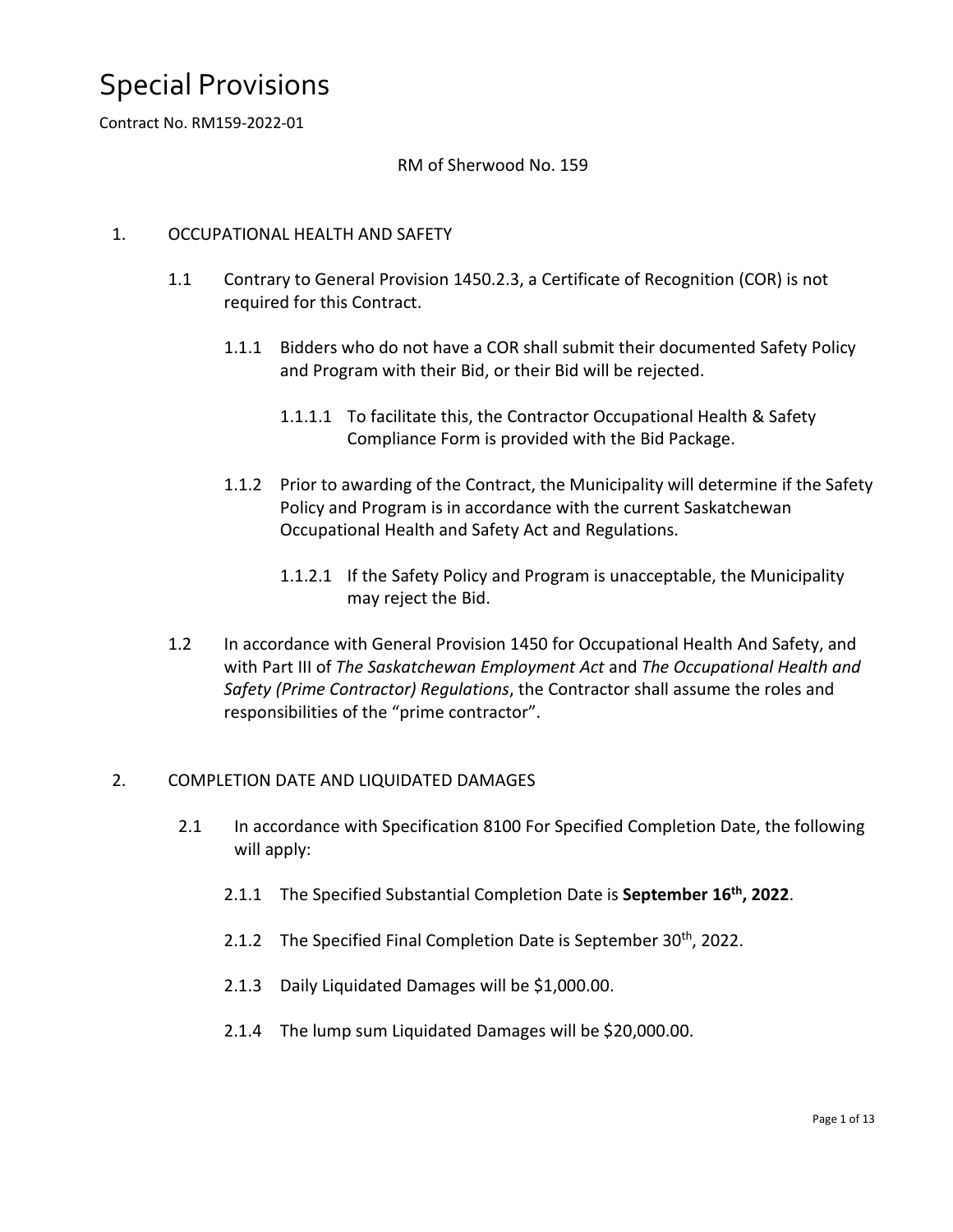Contract No. RM159-2022-01

- 2.2 In accordance with Specification 8100.2.1, the following items are not required to achieve Substantial Completion:
	- 2.2.1 Restoration of approaches used for the Work;
	- 2.2.2 Clean-up and demobilization of any staging areas used for the Work; and
	- 2.2.3 Final submission of required documentation and records, including, but not limited to Force Account Daily Statements.

### 3. TERMINATION DATE

3.1 The Engineer may cancel any work not completed by September 16, 2022, from this Contract. If work is cancelled for this reason, claims will not be considered by the Municipality for cancellation of such work.

### 4. ORDER OF WORK

- 4.1 Work shall only be permitted on Pasqua Street during weekends commencing Saturday at 06:00 hours until Sunday evening at 19:00 hours.
- 4.2 The Micro Surfacing work will not be permitted to commence on Dewdney Avenue until all the shoulder graveling work is complete and the following conditions have been approved by the Engineer:
	- 4.2.1 The finished surface of the shoulders is true to grade and cross section and free of any surface defects; and
	- 4.2.2 The existing roadway surface is free of any gravel and/or debris.
- 4.3 The micro surfacing work will not be permitted to commence on Pasqua Street until all the Failure Repair and Shoulder Graveling work is complete and the following conditions have been approved by the Engineer:
	- 4.3.1 The finished surface of the failure repair areas are true to grade and cross section and free of any surface defects; and
	- 4.3.2 The finished surface of the shoulders is true to grade and cross section and free of any surface defects; and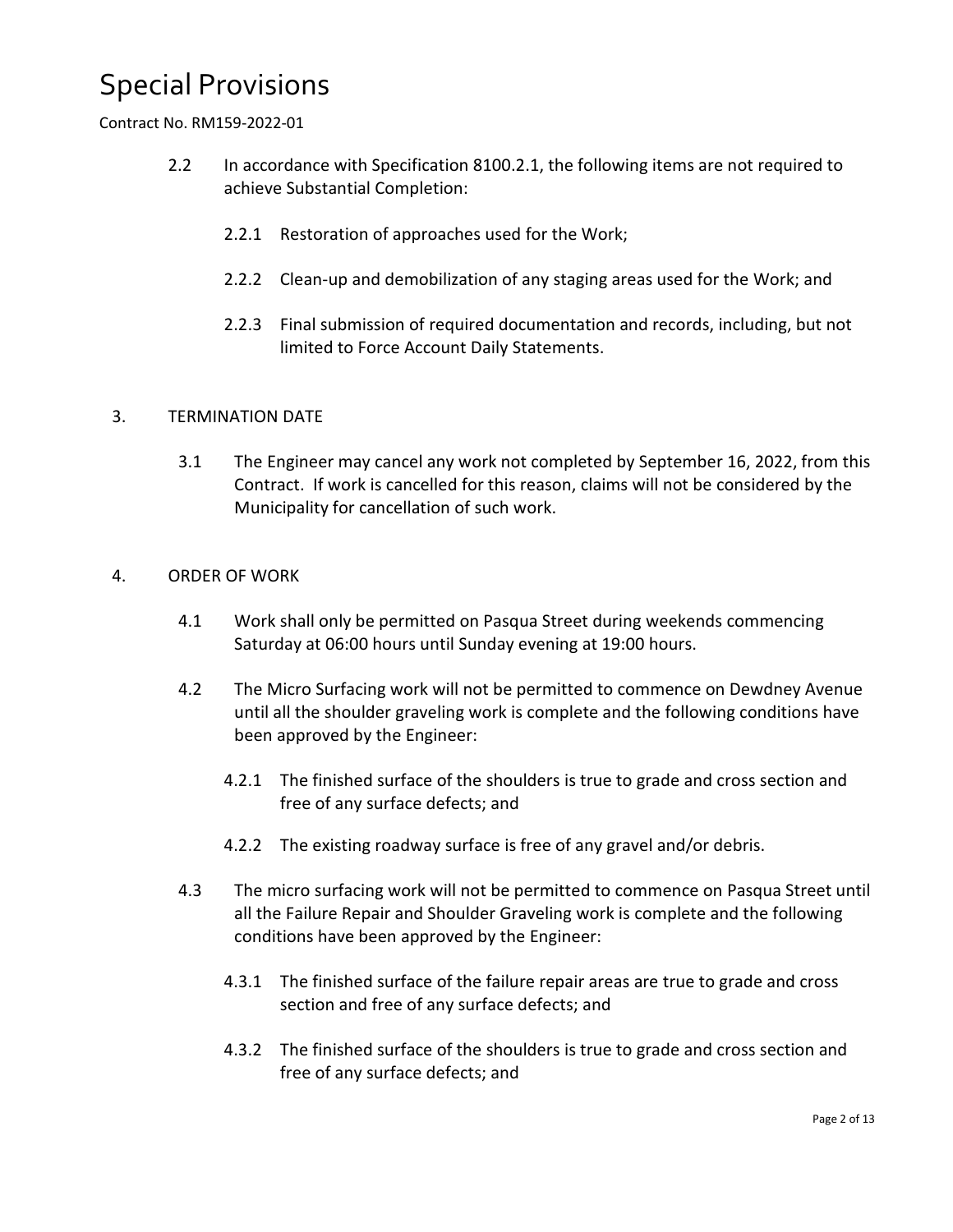Contract No. RM159-2022-01

4.3.3 The existing roadway surface is free of any gravel and/or debris.

### 5. TRAFFIC ACCOMMODATION

- 5.1 The Contractor shall proceed with the work in a manner that will create the least interference with traffic, consistent with the faithful performance of the work. He shall not close any portion of the roadway, nor divert traffic outside the limits of the roadway, except by written order of the Municipality.
- 5.2 In addition to Specification 8400.2.1.1 For Traffic Accommodation, the maximum length of the Work Area on all two-lane Highways shall be 3.2 km.
- 5.3 Class I Traffic Accommodation as described in Specifications 8400.4.24 For Traffic Accommodation shall apply to this Contract.
- 5.4 In addition to Specification 8400.4.24, one-way traffic accommodation shall be used during micro surfacing operations on all two-lane Highways.
	- 5.4.1 A minimum of 1 pilot vehicle shall be used in order to control traffic.
	- 5.4.2 Both directions of traffic shall be piloted.
	- 5.4.3 Piloting of traffic will be considered as a subsidiary obligation of the Contractor under this Contract.
- 5.5 In addition to Specification 8400.4.24.10, the Contractor shall supply and install a 50 mm concrete nail to secure each temporary reflective pavement marker placed on the new surface.
- 5.6 Contrary to specification 8400.6, Night Work will not be permitted on this Contract.

### 6. SAMPLING OF ASPHALT

- 6.1 The Contractor shall obtain a representative and uncontaminated sample from each load of asphalt that is delivered to the Project site in the presence of the Engineer. The sample shall be obtained in accordance with STP 102 for Sampling Asphalt Materials. The Engineer will provide the approved containers.
	- 6.1.1 The Contractor shall provide copies of the delivery slips to the Engineer.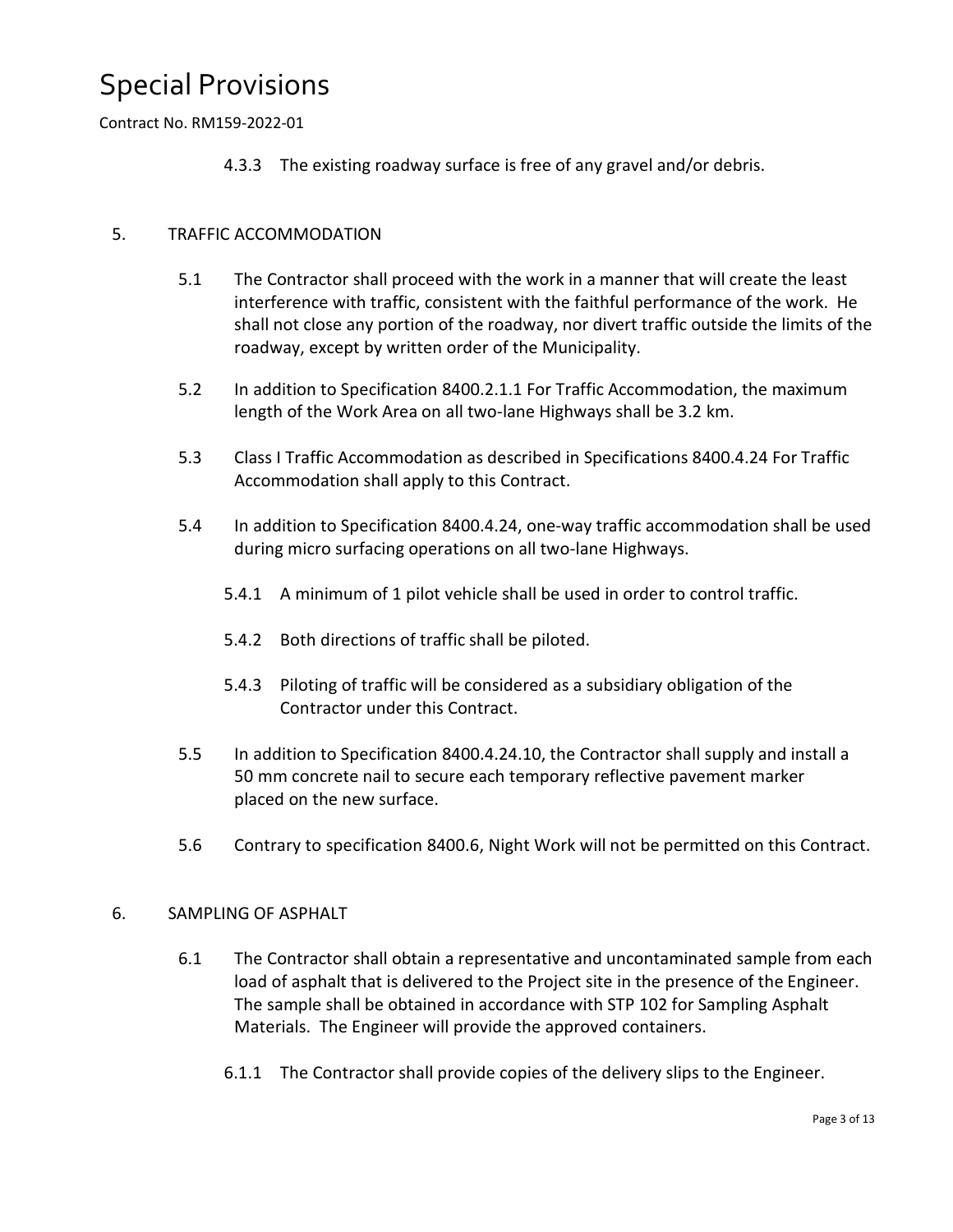### Contract No. RM159-2022-01

### 7. HAUL PERMITS

- 7.1 Bidders are advised that maximum weights allowed under current permit structure will be enforced on this Contract. The current maximum weights for a straight truck under permit are as follows:
	- Single steering axle: 8 200 kg
	- Tandem drive axle: 22 000 kg
	- Tridem drive: 25 000 kg
	- 7.1.1 These limits are based on the vehicle having adequate tire size and load ratings.
- 7.2 The Contractor can arrange for an SGI Safety Inspection to determine the maximum safe weight for each micro surfacing vehicle, which may exceed those loads mentioned above. The Engineer will issue a special permit up to the maximum safe weight per axle as determined by SGI.

### 8. RAILWAY CROSSING (CPR)

- 8.1 The Contractor shall Micro Seal up to the railroad crossing located on Pasqua Street at km 0.90 and Km 0.95 at no additional cost to the Municipality.
- 8.2 The Contractor shall comply with the applicable requirements of Canadian Pacific Railway (CPR) documents and permits as listed in Appendix A at no direct expense to the Municipality.
- 8.3 When working in the vicinity of the CPR tracks on Pasqua Street, the following shall apply:
	- 8.3.1 The Contractor shall be responsible to co-ordinate with CPR at least 5 days prior to road work when working within the vicinity of the railway crossing. The contact person at CPR is Jeremy Battyanie who may be contacted at 306- 209-8014.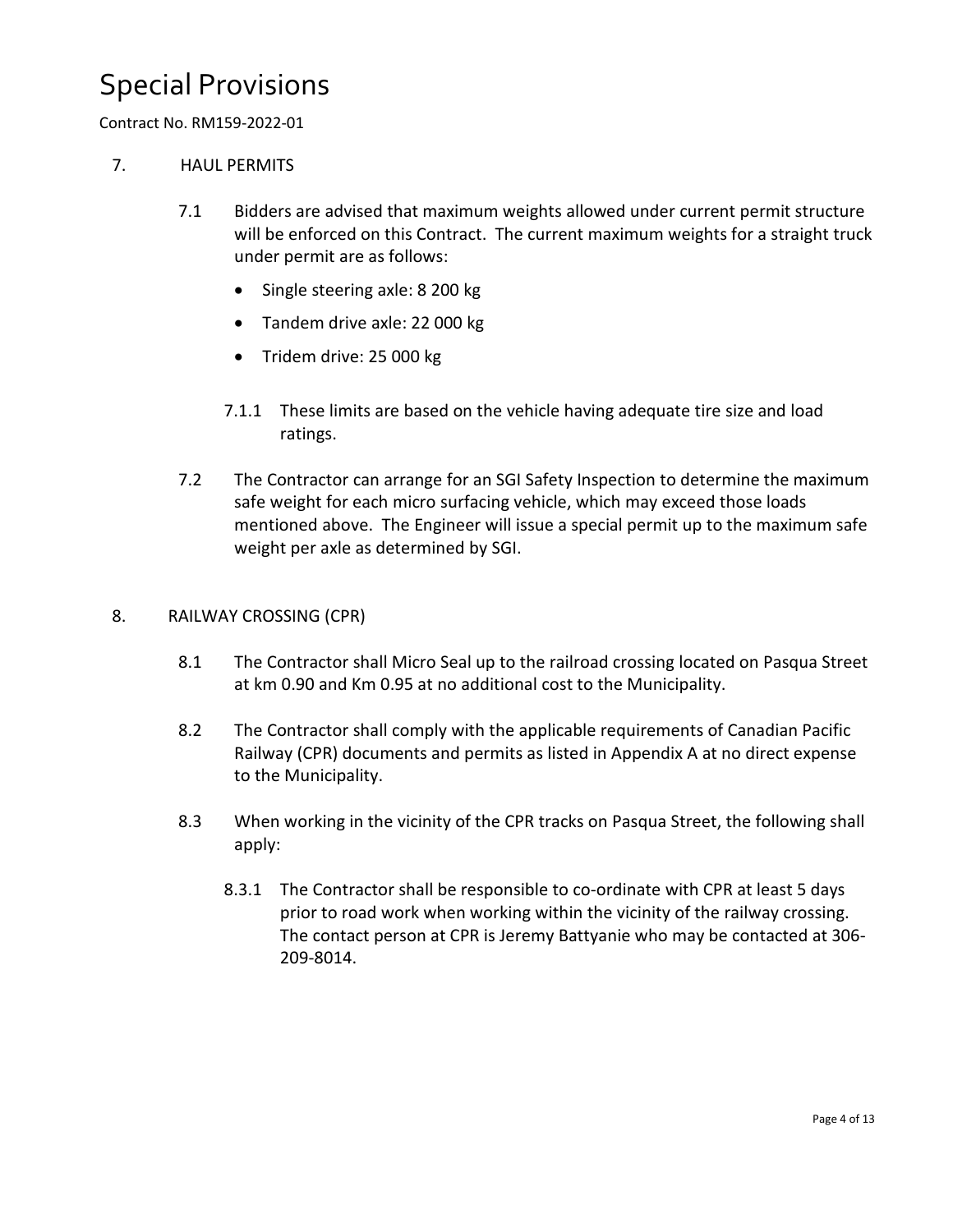Contract No. RM159-2022-01

- 8.3.2 During any operations requiring CPR flagging personnel, the Contractor shall provide a responsible person to whom CPR personnel can issue instructions regarding work near the track. The Contractor shall comply with any instructions from flagging personnel. Failure of the Contractor to provide a qualified person or to comply with any instructions will result in closure of the designated crossing.
- 8.3.3 The Contractor shall protect the crossing surfaces with rubber mats or tires when crossing steel cleated equipment. Railway personnel must be on site when the equipment crossing occurs.
- 8.4 The cost of any maintenance control, including flagging, provided by the railway will be borne by the Municipality.

### 9. FAILURE REPAIR

- 9.1 Failure Repair anticipated at three locations on Pasqua Street.
	- 9.1.1 The locations will be confirmed and marked out by the Engineer prior to work commencing.
- 9.2 The Contractor shall complete all Failure Repairs at least one week in advance of the micro surfacing treatment.
- 9.3 The Failure Repairs will involve excavating the existing roadway to the dimensions indicated by the Engineer to an approximate depth of 0.10 m.
	- 9.3.1 The existing surface shall be removed by a method subject to the approval of the Engineer. All joints with the existing roadway surface shall be straight and have a vertical face.
	- 9.3.2 The excavated material shall be removed and disposed of at no additional cost to the Municipality.
	- 9.3.3 The excavated surface shall be swept free of all loose debris and a tack and/or prime coat shall be applied in accordance with specification 4000 For Asphalt Prime, Tack And Flush Coat.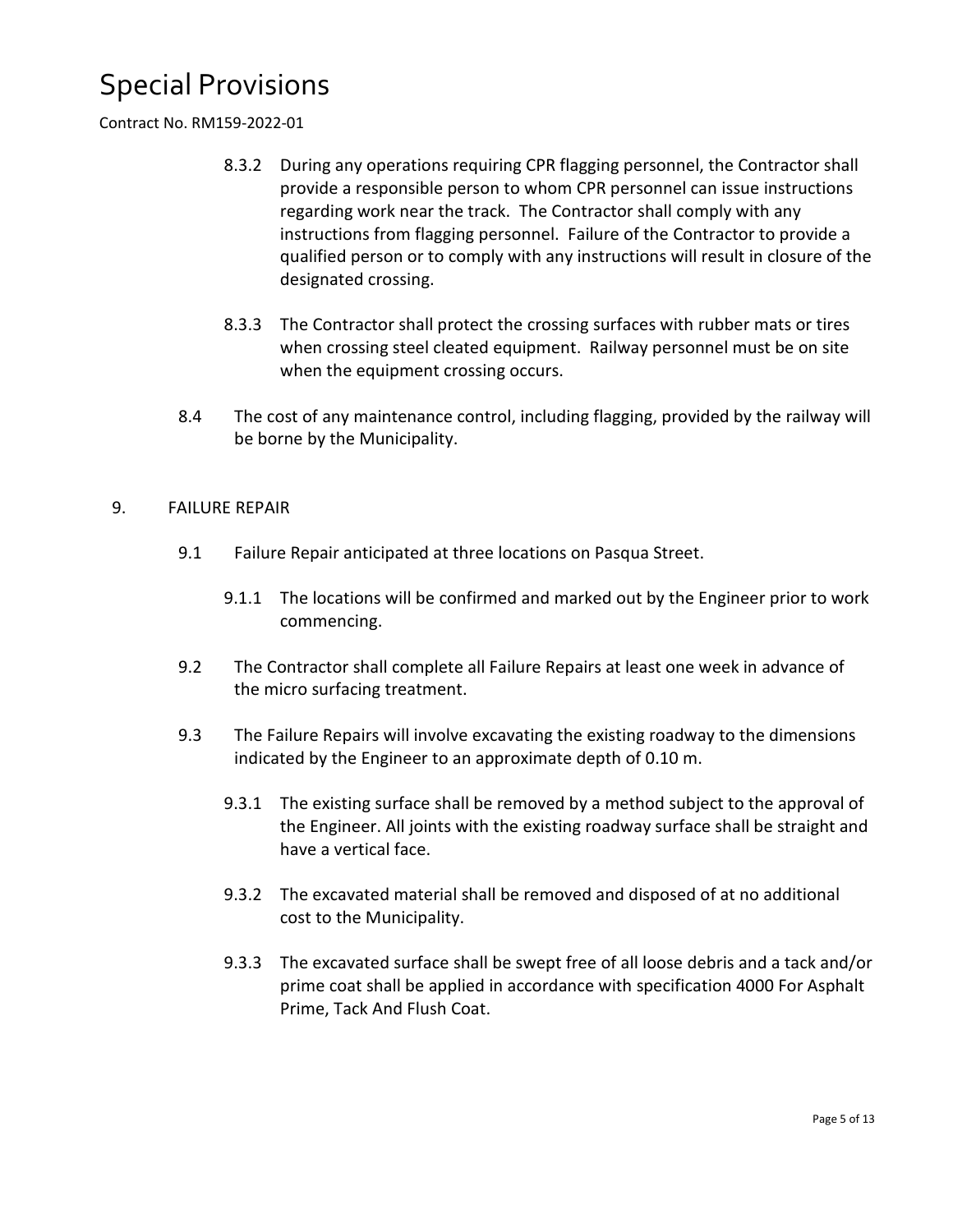Contract No. RM159-2022-01

- 9.3.3.1 Contrary to Specification 4000.2.1 the Contract shall supply the asphalt prime and tack coat material at no direct expense to the Municipality.
- 9.3.4 The excavated area is to be backfilled with asphalt concrete.
- 9.4 The Contractor shall prepare and submit an Asphalt Mix Design for approval by the Engineer.
	- 9.4.1 The Contractor shall submit the Asphalt Mix Design to the Engineer a minimum of 7 days prior to the start of the failure repair work.
	- 9.4.2 In accordance with Specification 4100 for Asphalt Concrete, Table 4100.3.T1, Only Mix Design Type 2 and 3 will be permitted.
	- 9.4.3 Type 150-200A asphalt shall be used as asphalt binder.
	- 9.4.4 Liquid anti-stripping agent or hydrated-lime shall be used as an anti-stripping agent.
- 9.5 The asphalt concrete compaction procedure shall be as follows;
	- 9.5.1 A minimum of one self-propelled double steel roller having a minimum weight of 13 tonnes shall be used to compact the asphalt concrete.
	- 9.5.2 The Contractor shall compact the asphalt concrete until no appreciable increase in the Field Density can be achieved.
	- 9.5.3 The Contractor shall use a vibratory plate tamper for compacting the asphalt concrete in areas that may not be accessible with large rollers.
- 9.6 Failure Repair will be measured in square metres based on the dimensions designated by the Engineer.
- 9.7 Payment for Failure Repair will be at the contract unit price per square metre. The contract unit price will be full compensation for all work including but not limited to excavating the failure areas, disposing of the excavated material, removal and disposal of rock and asphalt concrete lumps, and sweeping; and supplying, loading, hauling, placing, compacting, priming, and tacking, of the asphalt concrete.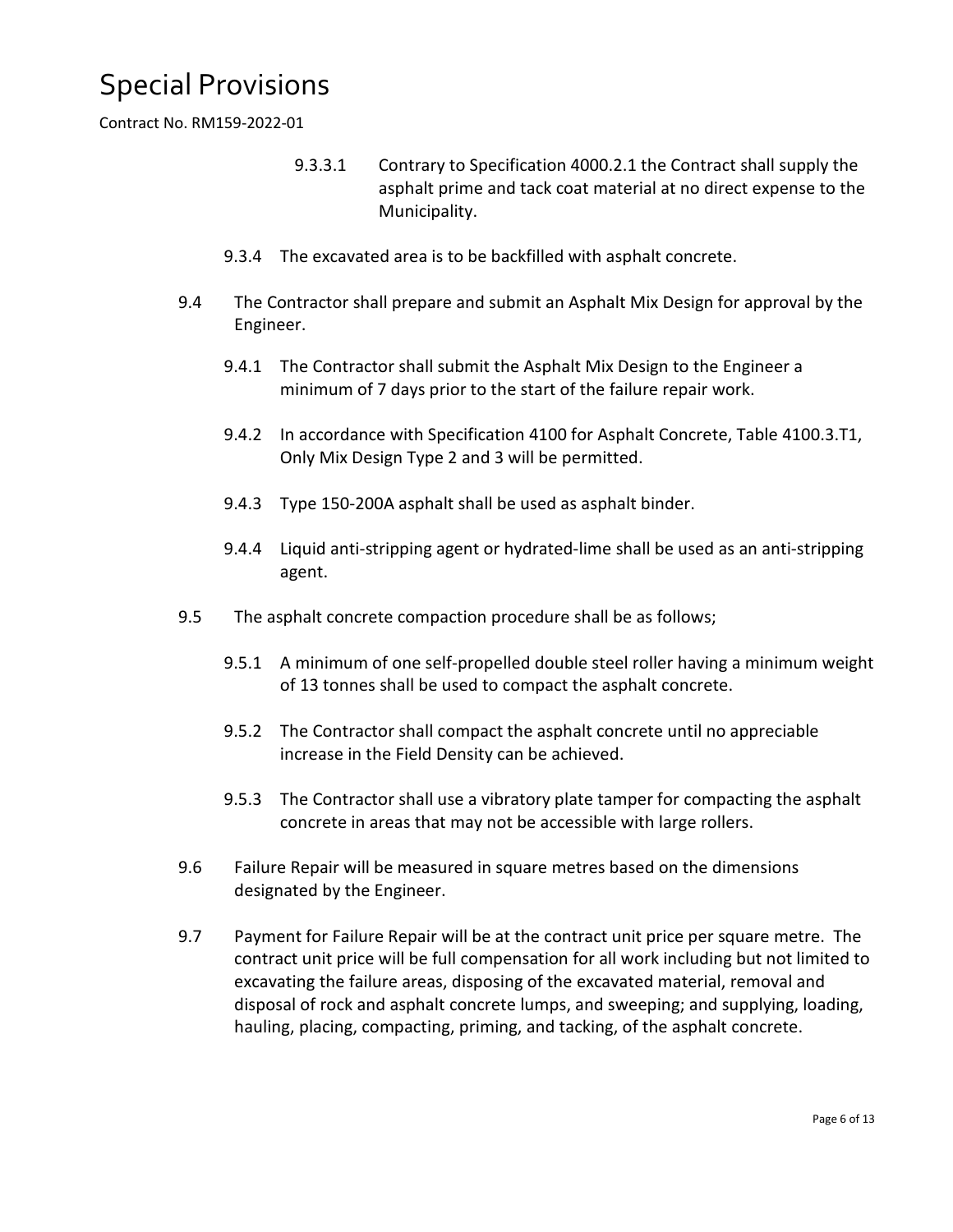Contract No. RM159-2022-01

### 10. SHOULDER GRAVELING, INCLUDING HAULING

10.1 The work shall consist of supplying, loading, and hauling traffic gravel to the road and uniformly spreading it onto the existing shoulders at the following locations:

| • Dewdney Avenue | km 0.00 to km 1.60 | Lt/Rt Shoulder |
|------------------|--------------------|----------------|
| • Pasqua Street  | km 0.10 to km 1.56 | Lt/Rt Shoulder |

- 10.1.1 The Contractor may use any machine, combination of machines or equipment that will result in the traffic gravel being uniformly spread onto the existing shoulders. The rate of traffic gravel to be incorporated will be 50 cubic meters per lane kilometer. The finished grade shall be shaped enough to produce a smooth, level surface with the existing driving lanes and trimmed at the side slope.
- 10.1.2 The shoulder graveling operation shall be completed on one side of the roadway at a time. The shoulder area shall be shaped and trimmed by the end of each day.
- 10.1.3 The Contractor shall complete the shoulder graveling in a manner that does not cause any damage to the existing roadway surface.
- 10.2 Only traffic gravel Type 106 will be permitted.
- 10.3 Payment for Shoulder Graveling, Including Hauling will be at the contract unit price per lane kilometer. The contract unit price will be full compensation for supplying, loading, hauling, dumping, spreading, shaping, and trimming of the traffic gravel.

### 11. MICRO SURFACING

- 11.1 Construction of the micro surfacing treatment shall not be performed prior to May  $1<sup>st</sup>$ or after September  $16<sup>th</sup>$  in any year.
- 11.2 The Contractor shall meet all the requirements for micro surfacing as per the International Slurry Surfacing Association's "Recommended Performance Guideline For Micro Surfacing" A143 (Revised August 2021) except for the following:
	- 11.2.1 Contrary to Guideline A143-5.1 GENERAL, the Contractor shall submit the signed mix design at least 3 days prior to the Pre-construction Meeting.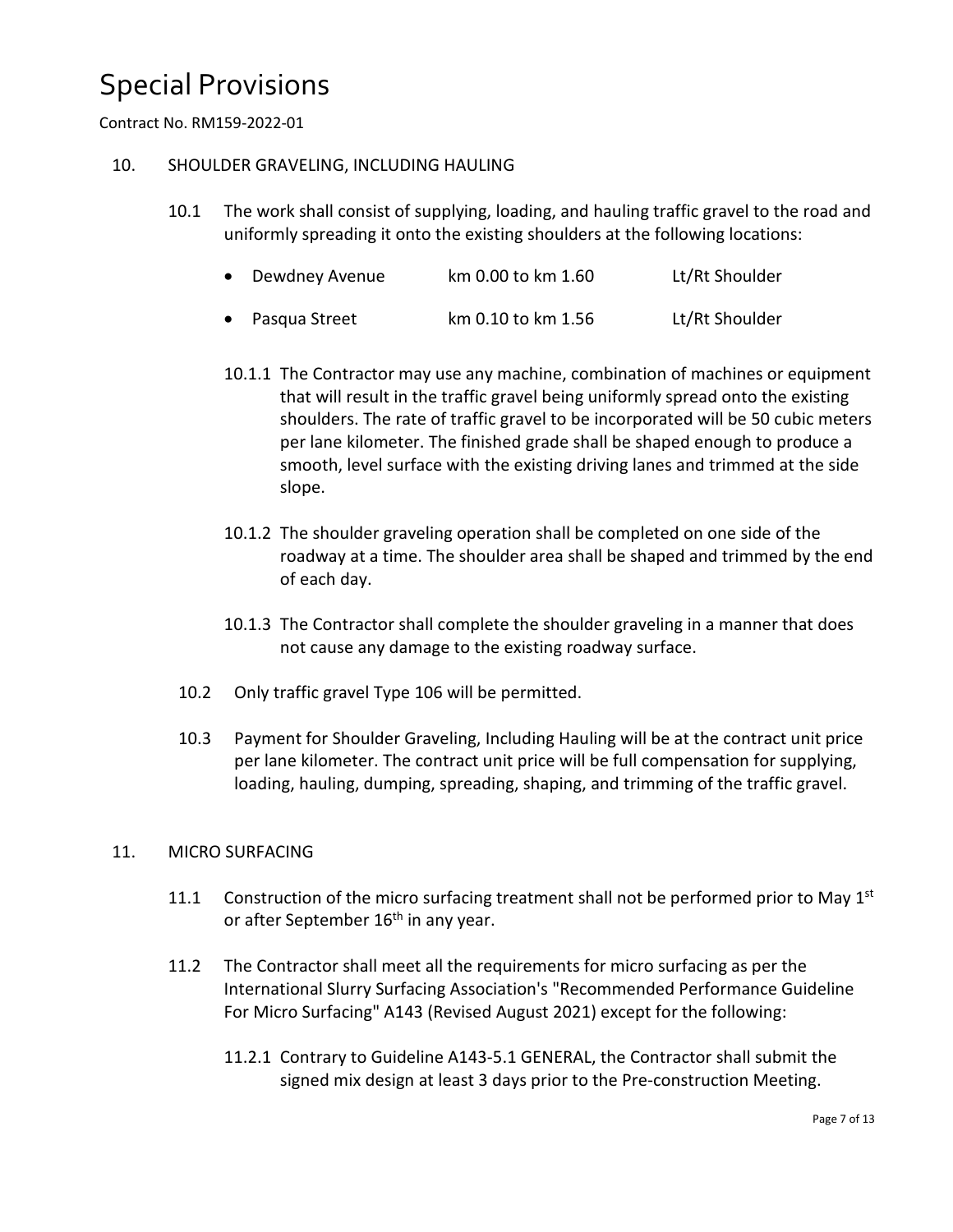Contract No. RM159-2022-01

- 11.2.2 In addition to Guideline A143-5.1 GENERAL, the signed mix design shall report the target (mix design) aggregate gradations in accordance with Table 1.
- 11.2.3 Contrary to Guideline A143-5.1 GENERAL, the Contractor may select any testing laboratory provided that all the mix design requirements are met.
- 11.2.4 Contrary to Guideline A143-5.2 MIX DESIGN, the allowable residual asphalt limits will not vary by more than 0.7% by dry weight of the aggregate from the approved mix design.
- 11.3 Contrary to Guideline A143-4.2.2 QUALITY TESTS, the sand equivalent value will be determined in accordance with STP 206-5 for Sand Equivalent.
	- 11.3.1 In accordance with Guideline A143-4.2.2 QUALITY TESTS, the minimum sand equivalent shall be 65%.
- 11.4 Type III aggregates as per Guideline A143-4.2.3 GRADATION shall be used, unless otherwise approved by the Municipality.
	- 11.4.1 Contrary to Guideline A143-4.2.3 GRADATION, the micro surfacing aggregate shall comply with the gradation requirements listed in Table 1.

|                   | Percent By Weight Passing           |               |  |
|-------------------|-------------------------------------|---------------|--|
|                   | <b>Canadian Metric Sieve Series</b> |               |  |
| Sieve Designation | Type II                             | Type III      |  |
| $9.0 \text{ mm}$  | 100.0                               | 100.0         |  |
| 5.0 mm            | $90.0 - 100.0$                      | $75.0 - 90.0$ |  |
| $2.0$ mm          | $59.0 - 84.0$                       | $35.0 - 70.0$ |  |
| $900 \mu m$       | $38.0 - 60.0$                       | $26.0 - 40.0$ |  |
| 400 µm            | $21.0 - 35.0$                       | $15.0 - 30.0$ |  |
| $160 \mu m$       | $10.0 - 22.0$                       | $7.0 - 18.0$  |  |
| $71 \mu m$        | $5.0 - 14.0$                        | $5.0 - 15.0$  |  |

Table 1 – Micro Surfacing Aggregate Gradation Requirements

11.4.2 All work required for the production of aggregate will not be paid for directly but will be considered as a subsidiary obligation of the Contractor under this Contract.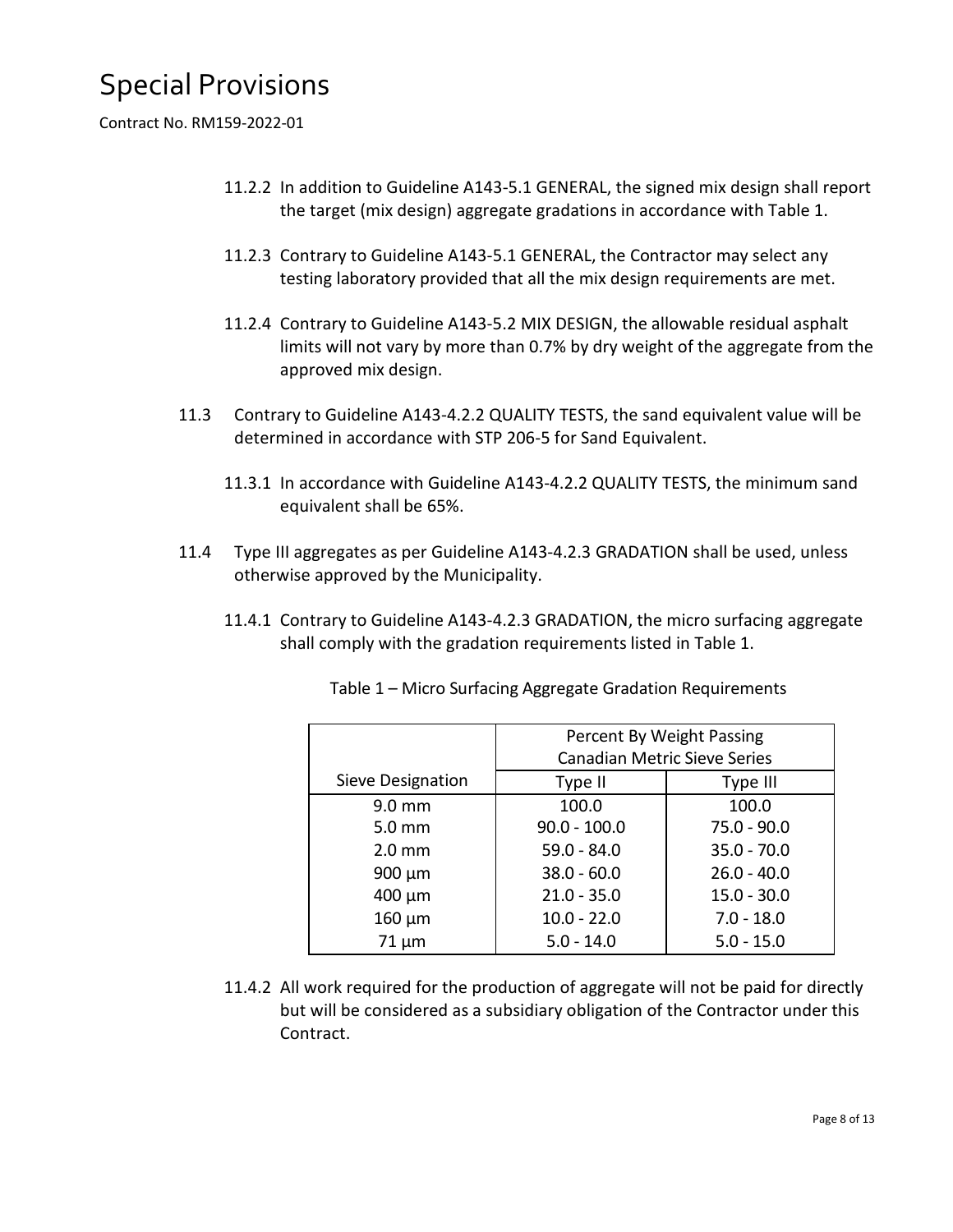Contract No. RM159-2022-01

- 11.5 In addition to Guideline A143-4.2.3 GRADATION, the Contractor shall construct a minimum of 50% of the job location stockpile prior to the aggregate being tested for acceptance.
- 11.6 In addition to Guideline A143-6.4 SPREADING EQUIPMENT, the width of the spreader box shall be as follows:
	- Final surface course spreader box shall be adjustable between 3.7 m and 4.0m in width.
- 11.7 In addition to Guideline A143-7 CALIBRATION, the Contractor shall use the Municipality supplied forms to document the calibration.
- 11.8 In addition to Guideline A143-10.1 GENERAL, the Contractor shall supply a sufficiently mechanically operated, rotary-type power broom and ensure the surface is swept clean of dust, dirt, oil, loose aggregate, mud, excess moisture, and foreign materials.
- 11.9 Contrary to Guideline A143-11.1 GENERAL, the surface shall be fogged with water ahead of the spreader box as directed by the Engineer.
- 11.10 Contrary to Guideline A143-13 METHOD OF MEASUREMENT, Micro Surfacing will be measured in tonnes of emulsified asphalt used.
- 11.11 Contrary to Guideline A143-14 PAYMENT, payment for Micro Surfacing will be at the applicable contract unit price per tonne of emulsified asphalt used on the project. The unit price will be full compensation for furnishing all materials, all preparation, mixing and application of materials, and for all labour, equipment, tools, testing, cleaning, and incidentals necessary for completing the work as specified herein.

### 12. REPAIR OF DEFECTS

- 12.1 In addition to Guideline A143-11 APPLICATION, the finished micro surfacing shall be free of lumping or balling of cement products causing streaking, clay lumps, oversize aggregates and unmixed aggregate. The finished surface shall have a uniform and even texture free of tire marks and transition joints shall be smooth.
	- 12.1.1 Work that does not meet these requirements shall be repaired or reconstructed to the satisfaction of the Engineer.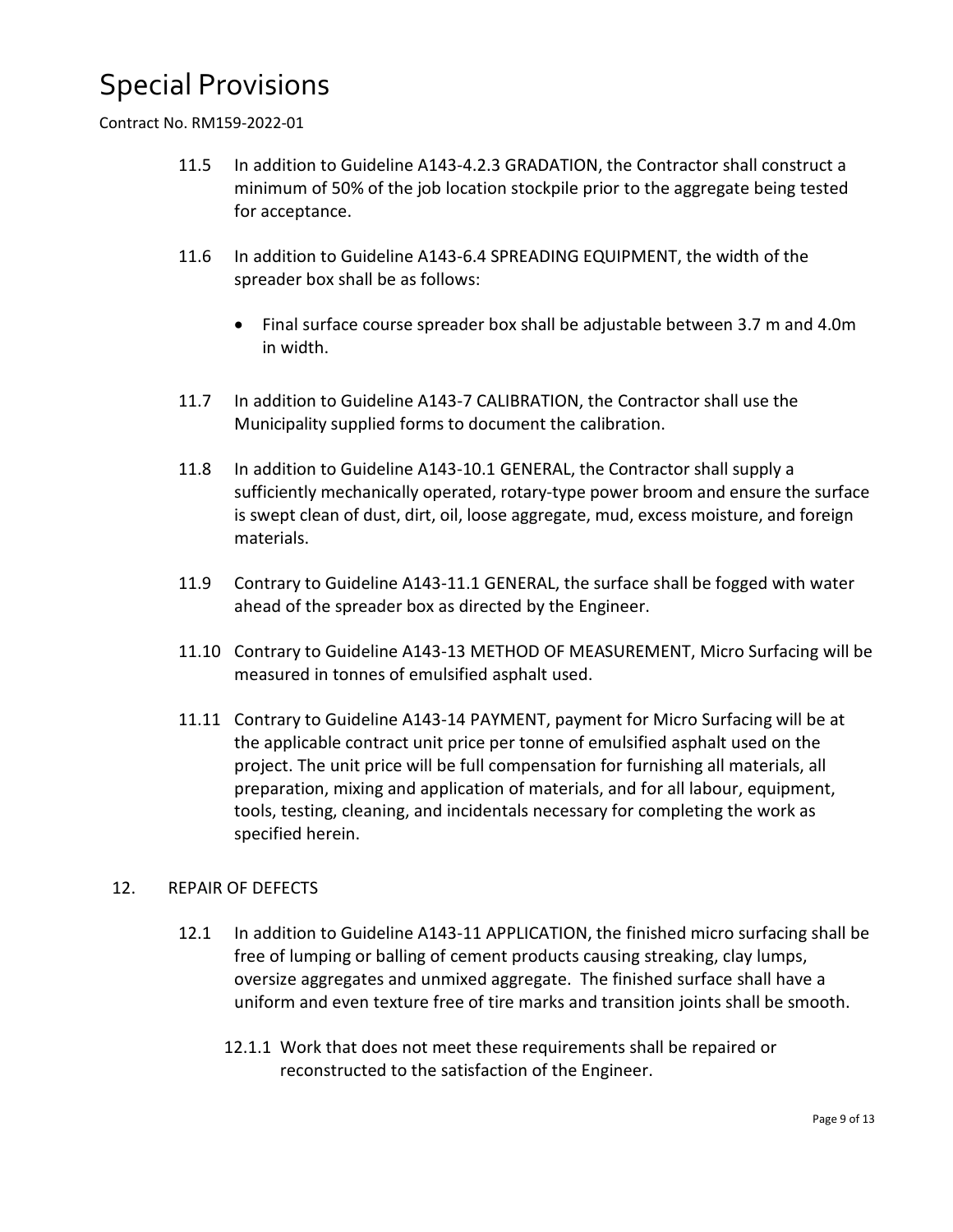#### Contract No. RM159-2022-01

- 12.2 In addition to Guideline A143-11 APPLICATION, if the finished micro surfacing does not comply with the quality requirements; the Contractor shall overlay the deficient section(s), at no direct expense to the Ministry, as follows:
	- 12.2.1 The micro surfacing overlay shall be performed with similar equipment as used in the original construction.
	- 12.2.2 The width of the micro surfacing overlay shall be no less than the width used for the original construction and shall extend a minimum of 1.0 m beyond the deficient section(s).
- 12.3 The defects shall be corrected prior to final acceptance of the Work.

#### 13. WARRANTY

- 13.1 The Contractor shall promptly correct defects or deficiencies in the Work which appear within one year from the date on which the Work was completed. The Engineer will give the Contractor written notice of defects and deficiencies.
- 13.2 If the Contractor fails to do the repairs promptly or to the satisfaction of the Engineer, the Engineer may arrange to have the repairs done by others. The full cost of these repairs will be charged to the Contractor.

#### 14. RATES AND SURCHARGES

14.1 The following are the current rates and surcharges for use, where applicable on this Contract, unless otherwise specified in these Special Provisions.

#### 14.1.1 General Provisions

| Subject                                | Reference | Rate or Surcharge |
|----------------------------------------|-----------|-------------------|
| Force Account surcharge applied to the | 1800.7.2  | 0.75%             |
| final estimate                         |           |                   |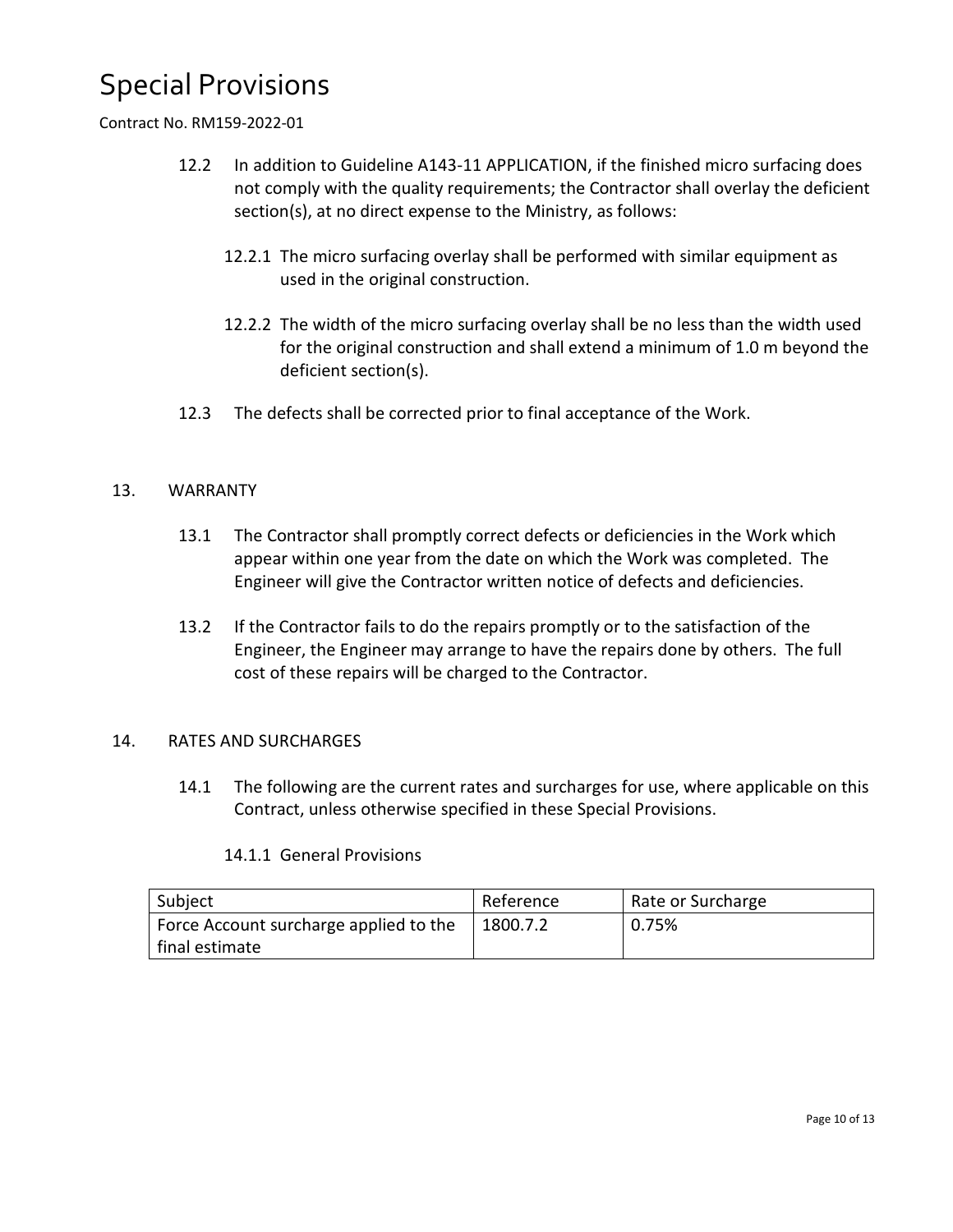Contract No. RM159-2022-01

|  | 14.1.2 Standard Haul Rates |
|--|----------------------------|
|--|----------------------------|

| Haul Distance                                                  | Loading Fee | Haul Fee               |                          |  |  |
|----------------------------------------------------------------|-------------|------------------------|--------------------------|--|--|
|                                                                |             | <b>Primary Weights</b> | <b>Secondary Weights</b> |  |  |
| $< 12.0$ km                                                    | \$1.10/t    | $$0.22/t$ ·km          | $$0.25/t$ ·km            |  |  |
| 12.0 to 20.0 km                                                | \$0.83/t    | $$0.22/t$ ·km          | $$0.25/t$ ·km            |  |  |
| $> 20.0$ km                                                    | \$0.00/t    | $$0.22/t$ ·km          | $$0.25/t$ ·km            |  |  |
| The conversion factor from cubic metres to tonnes will be 1.7. |             |                        |                          |  |  |

### 15. MISCELLANEOUS

- 15.1 The words "RM of Sherwood" shall be substituted for "Ministry" or "Ministry of Highways" or "Department" or "Department of Highways and Transportation" and the words www.sasktenders.ca shall be substituted for www.sasktenders.gov.sk.ca as and where necessary for the correct reading of documents throughout this Contract.
- 15.2 The words "Rural Municipality Council" shall be substituted for "Minister" as and where necessary for the correct reading of documents throughout this Contract.
- 15.3 Contrary to General Provision 1100.5.2 Goods and Services Tax and Provincial Sales Tax, shall be in addition to the Unit Price for each Bid Item shown on the Bid Form.
- 15.4 A non-resident Contractor is required to obtain a guarantee bond of 6% of the Bid to ensure obligations for Provincial Sales Tax to the Ministry of Finance are collected. A guarantee bond is to be produced during the award stage before this Contract can be executed with a non-resident Contractor.
- 15.5 Contrary to General Provision 1200.7.1, the successful Bidder shall furnish the Performance Bond (if required), the Labour & Material Payment Bond (if required) and other required documentation within 10 days of being notified that its Bid has been accepted.
	- 15.5.1 Contrary to General Provision 1200.7.2, should the successful Bidder fail to furnish the Performance Bond (if required), the Labour & Material Payment Bond (if required) and other required documentation within 10 days, the Municipality may deem the successful Bidder to be in breach of contract, cancel the Municipality's acceptance of the Bid, retain that Bidder's bid guaranty as liquidated damages and accept the Bid of the next ranked Bidder.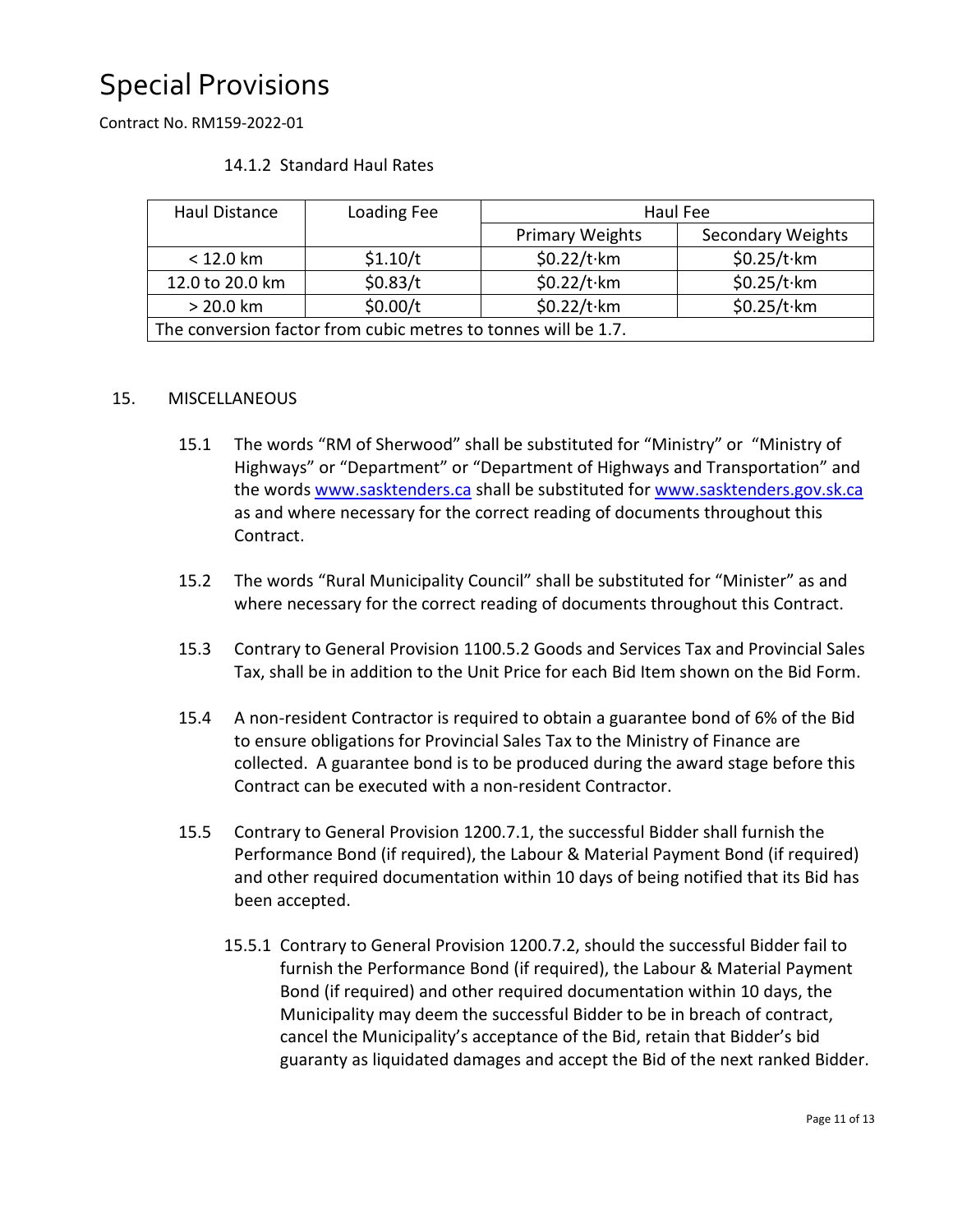#### Contract No. RM159-2022-01

- 15.6 In addition to General Provision 1400.4, the Contractor shall provide the Engineer 48 hours notice prior to the commencement or re-commencement of any work or change in work patterns affecting staffing levels. Work performed within the 48 hour notice period or work performed outside the normal work pattern within that 48 hour period will be considered unauthorized work in accordance with General Provision 1400.7.3.
- 15.7 In addition to General Provision 1450.5.1, the Contractor shall give sufficient advance notice to the Engineer to permit the RM to make satisfactory arrangements for the Pre-construction Meeting.
	- 15.7.1 Work performed prior to the Pre-construction Meeting will be considered unauthorized work in accordance with General Provision 1400.7.3.
- 15.8 In addition to General Provisions 1650.2.5 and 1650.2.7, all equipment shall arrive on site in a clean condition and shall be maintained to be free of fluid leaks.
- 15.9 In addition to General Provision 1650.2.8, the Contractor shall wash, refuel and service equipment; and store fuel and other materials for the equipment at locations at least 100 m from the high water mark on each side of a water body.
- 15.10 Contrary to General Provision 1700.7.3, should the cost of such completion in the case of default, including all proper charges, be less than the original contract price, the amount so saved will not be paid to the Contractor.
- 15.11 If the Municipality declares this Contract to be in default under General Provision 1700.7, the holdback indicated in General Provision 1800.6.2 may be retained by the Municipality to complete the Contract.
- 15.12 If outstanding minor work remains to complete the Contract at the time of final inspection and acceptance and the Contractor does not wish to complete this work, the Contractor may (subject to the discretion of the Engineer) be charged a fee as determined by the Engineer to compensate the Municipality for having others complete the work.
	- 15.12.1 Bidders shall submit all inquiries pertaining to the Bid Package documents a minimum of 3 business days prior to close of bidding. Any questions submitted after this time may not be considered unless they result in the issuance of an addendum to the Bid Package or extension to the close of bidding.